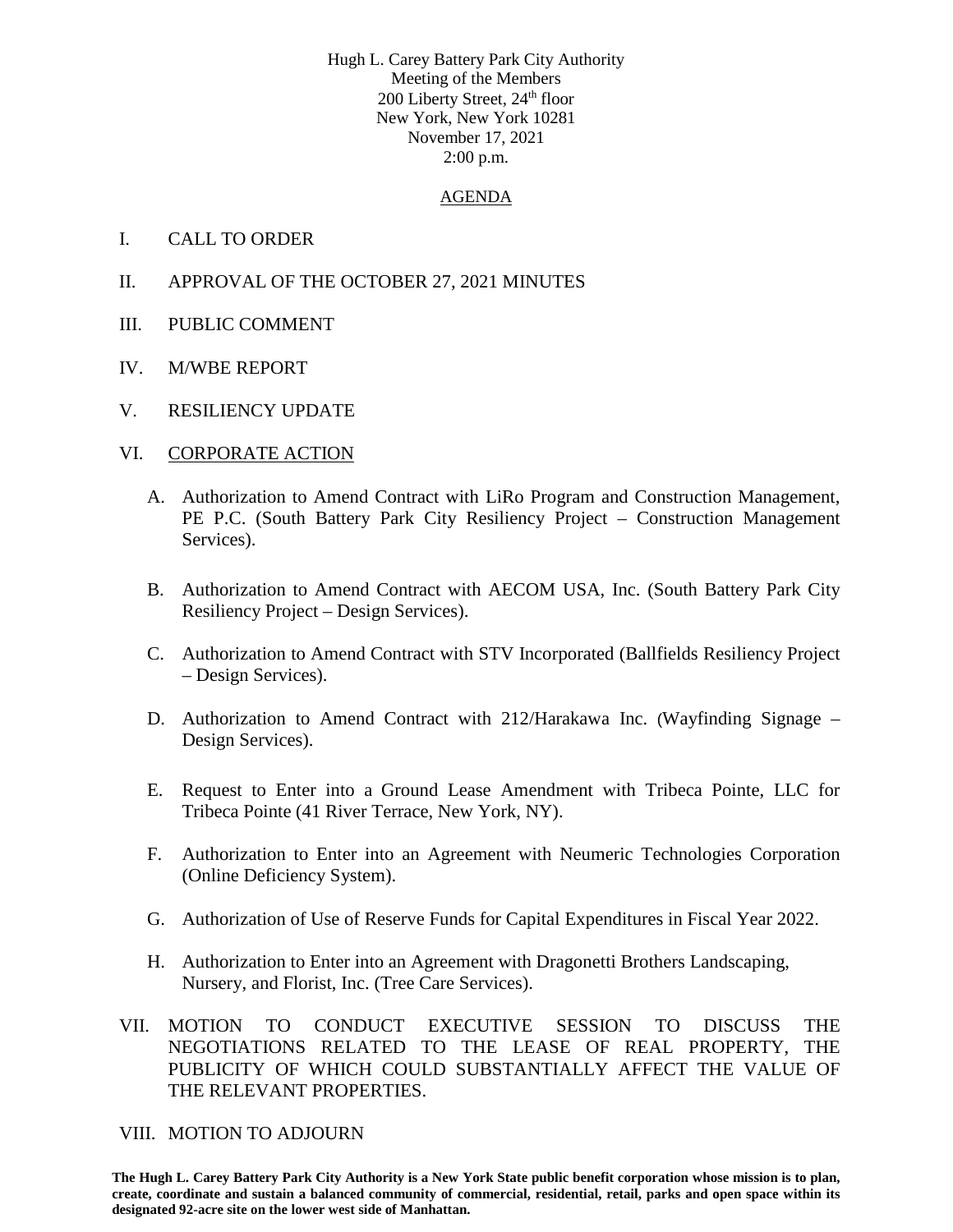#### **AUTHORIZATION TO AMEND THE AGREEMENT WITH LIRO PROGRAM AND CONSTRUCTION MANAGEMENT, PE P.C. TO INCREASE CONTRACT VALUE FOR SOUTH BATTERY PARK CITY RESILIENCY PROJECT CONSTRUCTION MANAGEMENT SERVICES**

BE IT RESOLVED that in accordance with the materials presented to this meeting, the President and Chief Executive Officer of the Hugh L. Carey Battery Park City Authority (the "President") or her/his designee(s) be, and each of them hereby is, authorized and empowered to amend the Agreement to add the Continued Services as referenced in the attached memorandum to the Agreement's Scope of Work, to increase the value of the Agreement by an additional amount of \$567,241.00 from the not-to-exceed amount of \$6,487,614.27 to the not-to-exceed amount of \$7,054,855.27; and be it further,

RESOLVED, that the President or her/his designee(s) be, and each of them hereby is, authorized and empowered to execute and deliver the Agreement on behalf of the Hugh L. Carey Battery Park City Authority, subject to such changes as the officer or officers shall, with the advice of counsel, approve as necessary and appropriate and in the best interests of the Authority, such approval to be conclusively evidenced by the execution and delivery of the Agreement; and be it further,

RESOLVED, that the President or her/his designee(s) be, and each of them hereby is, authorized and empowered to execute all such other and further documents and to take all such other and further actions as may be necessary, desirable or appropriate in connection with the transactions contemplated in the foregoing resolutions, and any such execution of documents and any other further actions heretofore taken are hereby ratified and any actions hereafter taken are confirmed and approved.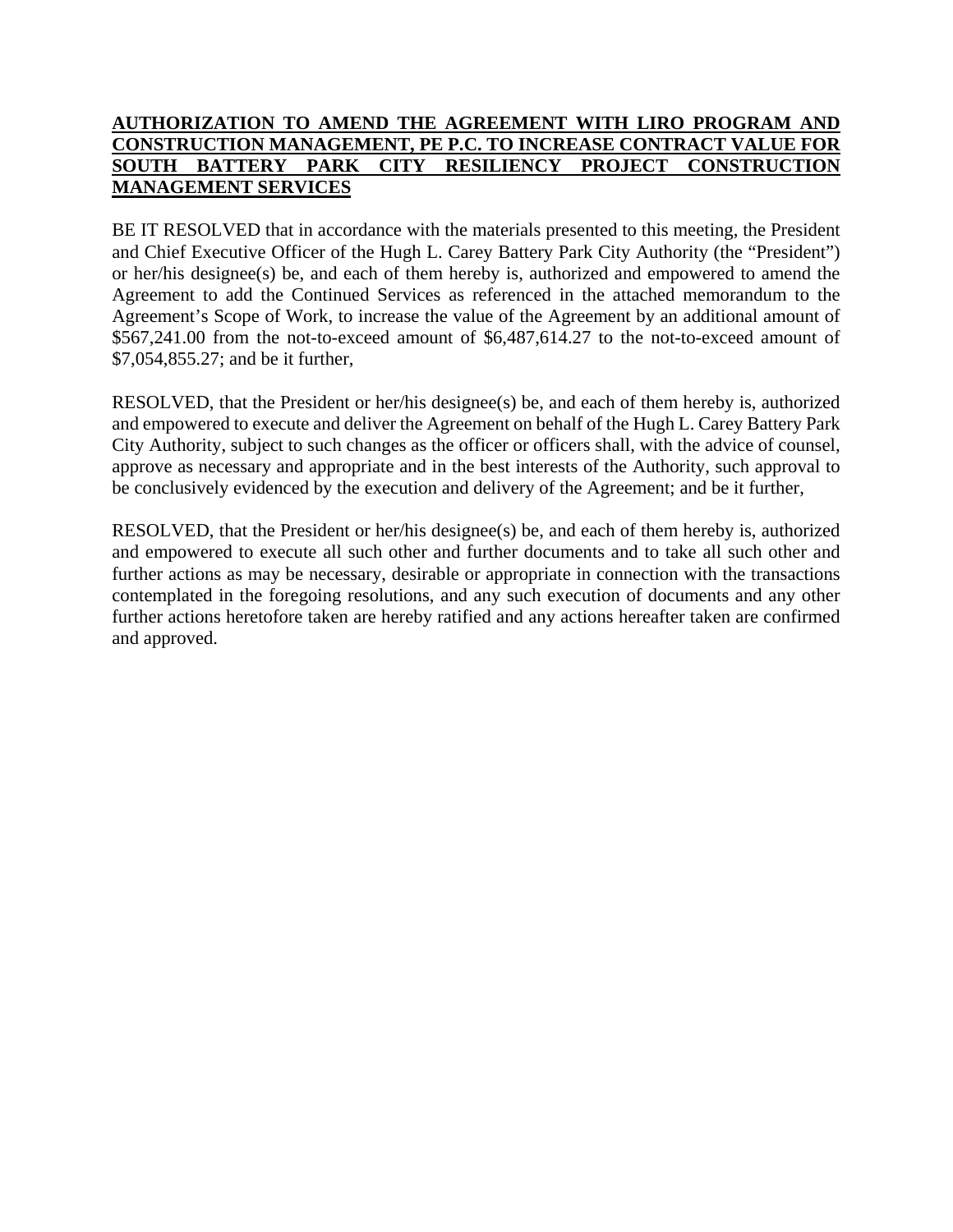### **AUTHORIZATION TO AMEND THE AGREEMENT WITH AECOM (THE "AECOM CONTRACT") TO PROVIDE DESIGN & ENGINEERING SERVICES FOR THE SOUTH BATTERY PARK CITY RESILIENCY PROJECT**

BE IT RESOLVED, that in accordance with the materials submitted at this Board meeting, the President and Chief Executive Officer (the "President") of the Battery Park City Authority (the "Authority") or his/her designee(s) be, and each of them hereby is, authorized and empowered to amend the AECOM Contract for an additional amount of \$903,221.25 for a new not-to-exceed total of \$14,605,702.03, and to extend the term of the AECOM Contract from August 21, 2021 through March 31, 2025; and, be it further

RESOLVED, that the President or his/her designee(s), and each of them hereby is, authorized and empowered to execute and deliver the Amendment on behalf of the Authority, subject to such changes as the officer or officers executing the Amendment shall, with the advice of counsel, approve as necessary and appropriate and in the best interest of the Authority, such approval to be conclusive evidence by the execution and delivery of the Amendment; and be it further,

RESOLVED, that the President or his/her designee(s) be, and each of them hereby is, authorized and empowered to execute all such other and further documents, and to take all such other and further actions as may be necessary, desirable or appropriate, in connection with the transactions contemplated in the foregoing resolutions, and any such execution of documents and any other and further actions heretofore taken are hereby ratified, and any actions hereafter taken are confirmed and approved.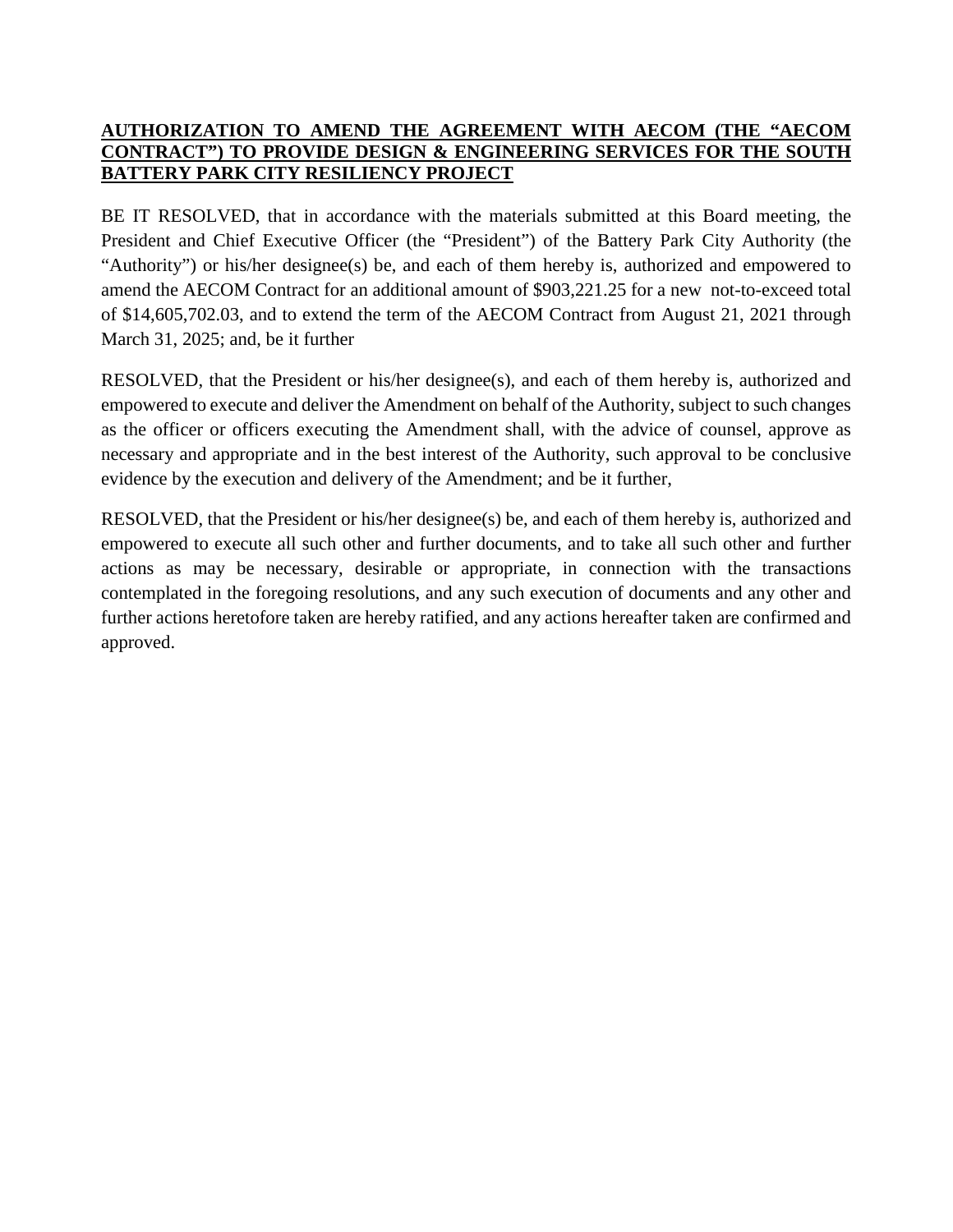## **AUTHORIZATION TO EXECUTE A TIME EXTENSION AMENDMENT WITH STV, INC. ("STV") FOR BATTERY PARK CITY BALLFIELD & COMMUNITY CENTER RESILIENCY PROJECT DESIGN SERVICES**

BE IT RESOLVED, that in accordance with the materials submitted at this Board meeting, the President and Chief Executive Officer (the "President") of the Battery Park City Authority (the "Authority") or his/her designee(s) be, and each of them hereby is, authorized and empowered to execute an amendment to extend the term of the Authority's contract with STV from November 30, 2021 through June 30, 2022; and, be it further

RESOLVED, that the President or his/her designee(s), and each of them hereby is, authorized and empowered to execute and deliver the Amendment on behalf of the Authority, subject to such changes as the officer or officers executing the Amendment shall, with the advice of counsel, approve as necessary and appropriate and in the best interest of the Authority, such approval to be conclusive evidence by the execution and delivery of the Amendment; and be it further,

RESOLVED, that the President or his/her designee(s) be, and each of them hereby is, authorized and empowered to execute all such other and further documents, and to take all such other and further actions as may be necessary, desirable or appropriate, in connection with the transactions contemplated in the foregoing resolutions, and any such execution of documents and any other and further actions heretofore taken are hereby ratified, and any actions hereafter taken are confirmed and approved.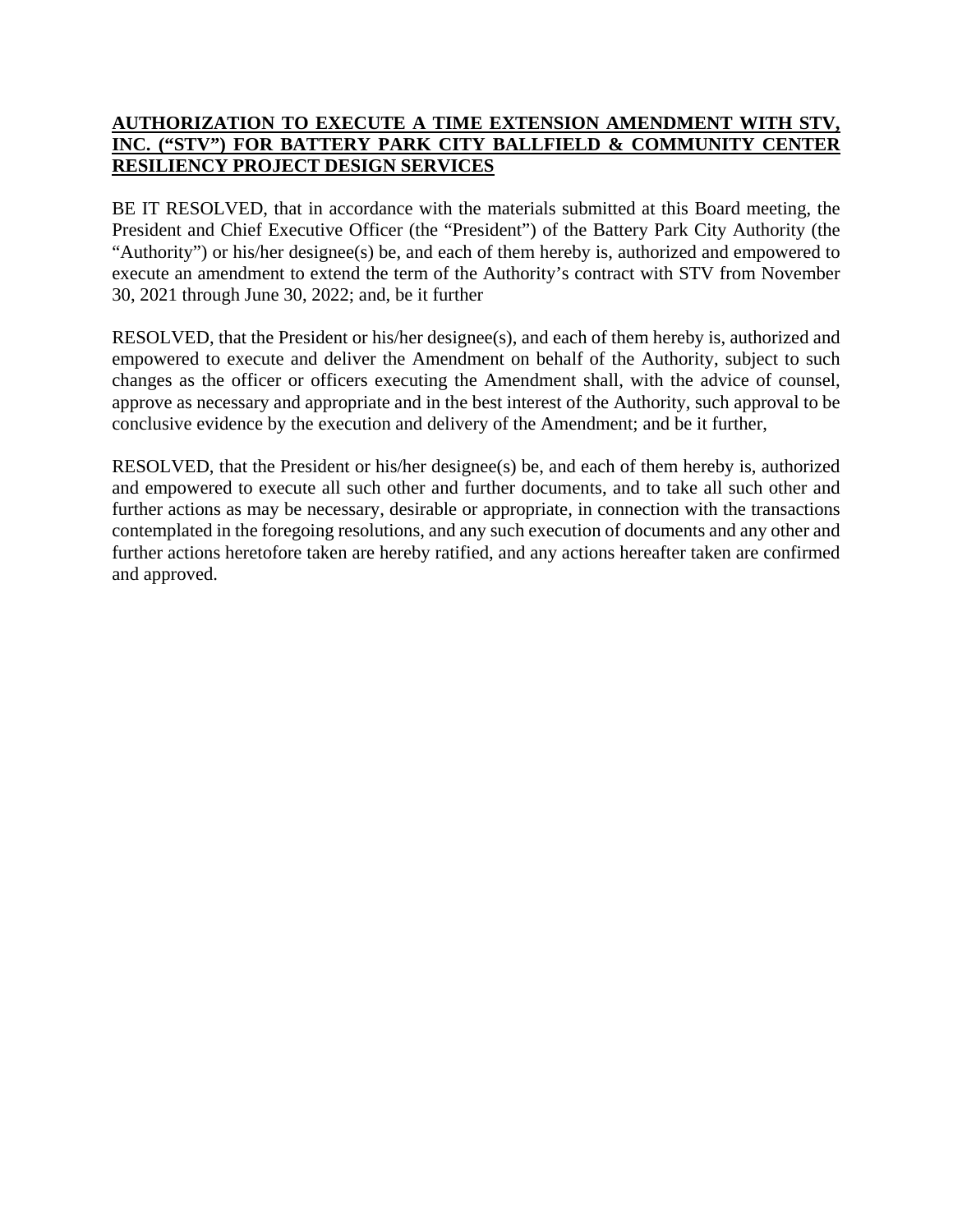## **AUTHORIZATION TO EXECUTE A TIME EXTENSION AMENDMENT (THE "AMENDMENT") WITH 212/HARAKAWA, INC. ("TWO TWELVE") FOR THE WAYFINDING SIGNAGE PROGRAM**

BE IT RESOLVED, that in accordance with the materials submitted at this Board meeting, the President and Chief Executive Officer (the "President") of the Battery Park City Authority (the "Authority") or his/her designee(s) be, and each of them hereby is, authorized and empowered to execute an amendment to extend the term of the contract with Two Twelve from November 30, 2021 through June 30, 2022; and, be it further

RESOLVED, that the President or his/her designee(s), and each of them hereby is, authorized and empowered to execute and deliver the Amendment on behalf of the Authority, subject to such changes as the officer or officers executing the Amendment shall, with the advice of counsel, approve as necessary and appropriate and in the best interest of the Authority, such approval to be conclusive evidence by the execution and delivery of the Amendment; and be it further,

RESOLVED, that the President or his/her designee(s) be, and each of them hereby is, authorized and empowered to execute all such other and further documents, and to take all such other and further actions as may be necessary, desirable or appropriate, in connection with the transactions contemplated in the foregoing resolutions, and any such execution of documents and any other and further actions heretofore taken are hereby ratified, and any actions hereafter taken are confirmed and approved.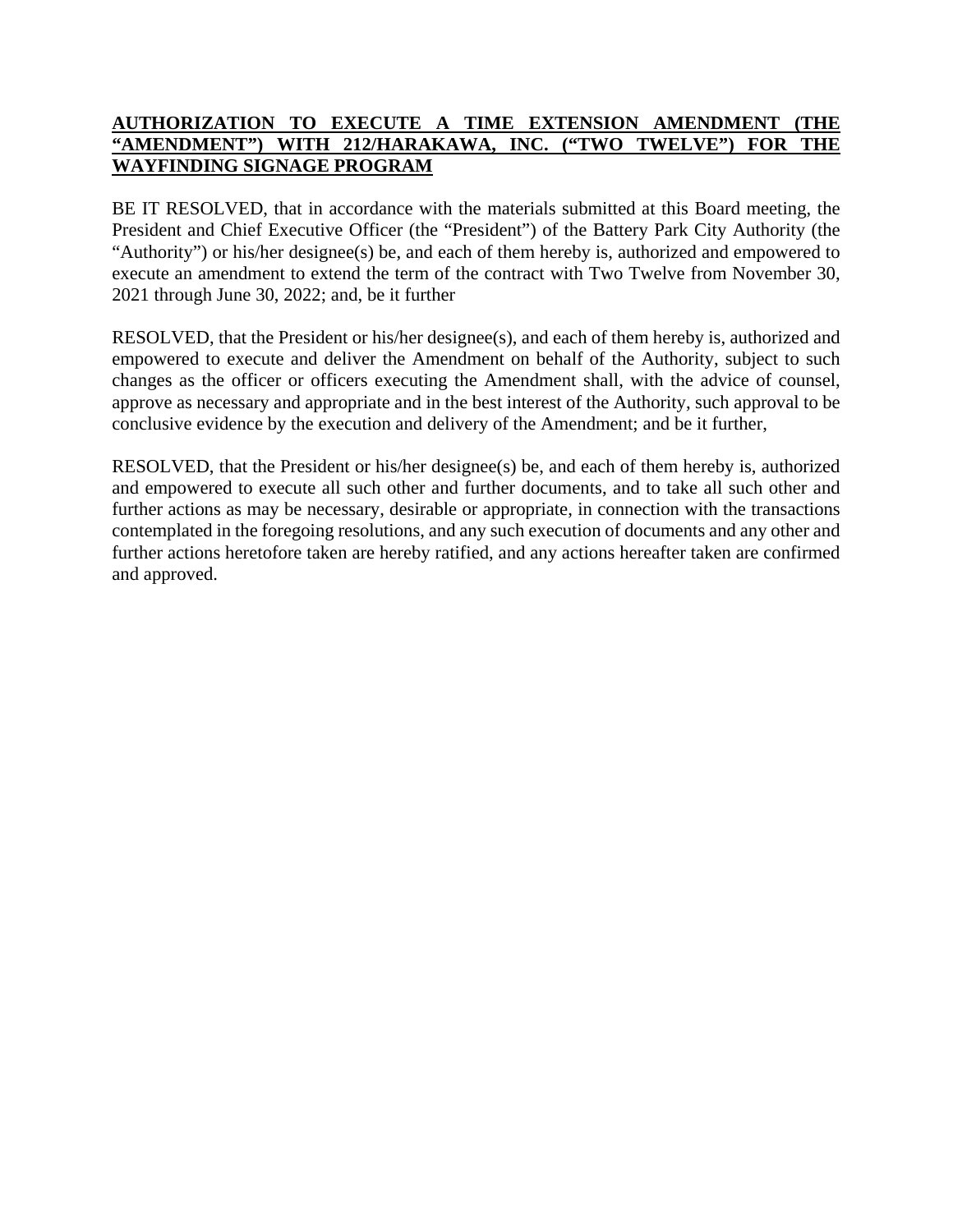## **AUTHORIZATION TO EXECUTE AN AMENDMENT TO THE AUTHORITY'S GROUND LEASE WITH TRIBECA POINTE LLC LOCATED AT 41 RIVER TERRACE**

BE IT RESOLVED, that the President and Chief Executive Officer (the "President") of the Authority or her/his designee(s) be, and each of them hereby is, authorized and empowered to execute an amendment to the Authority's ground lease with Tribeca Pointe LLC at 41 River Terrace (the "Amendment") in accordance with the description of that amendment presented to the Members; and be it further

RESOLVED, that the President of the Authority or her/his designee(s) be, and each of them hereby is, authorized and empowered to execute and deliver the Amendment on behalf of the Authority, subject to such changes as the officer or officers executing the Amendment shall, with the advice of counsel, approve as necessary and appropriate and in the best interests of the Authority, such approval to be conclusively evidenced by the execution and delivery of the Amendment; and be it further

RESOLVED, that the President of the Authority or her/his designee(s) be, and each of them hereby is, authorized and empowered to execute all such other and further documents and to take all such other and further actions as may be necessary, desirable or appropriate in connection with the transactions contemplated in the foregoing resolutions, and any such execution of documents and any other further actions heretofore taken are hereby ratified and any actions hereafter taken are confirmed and approved.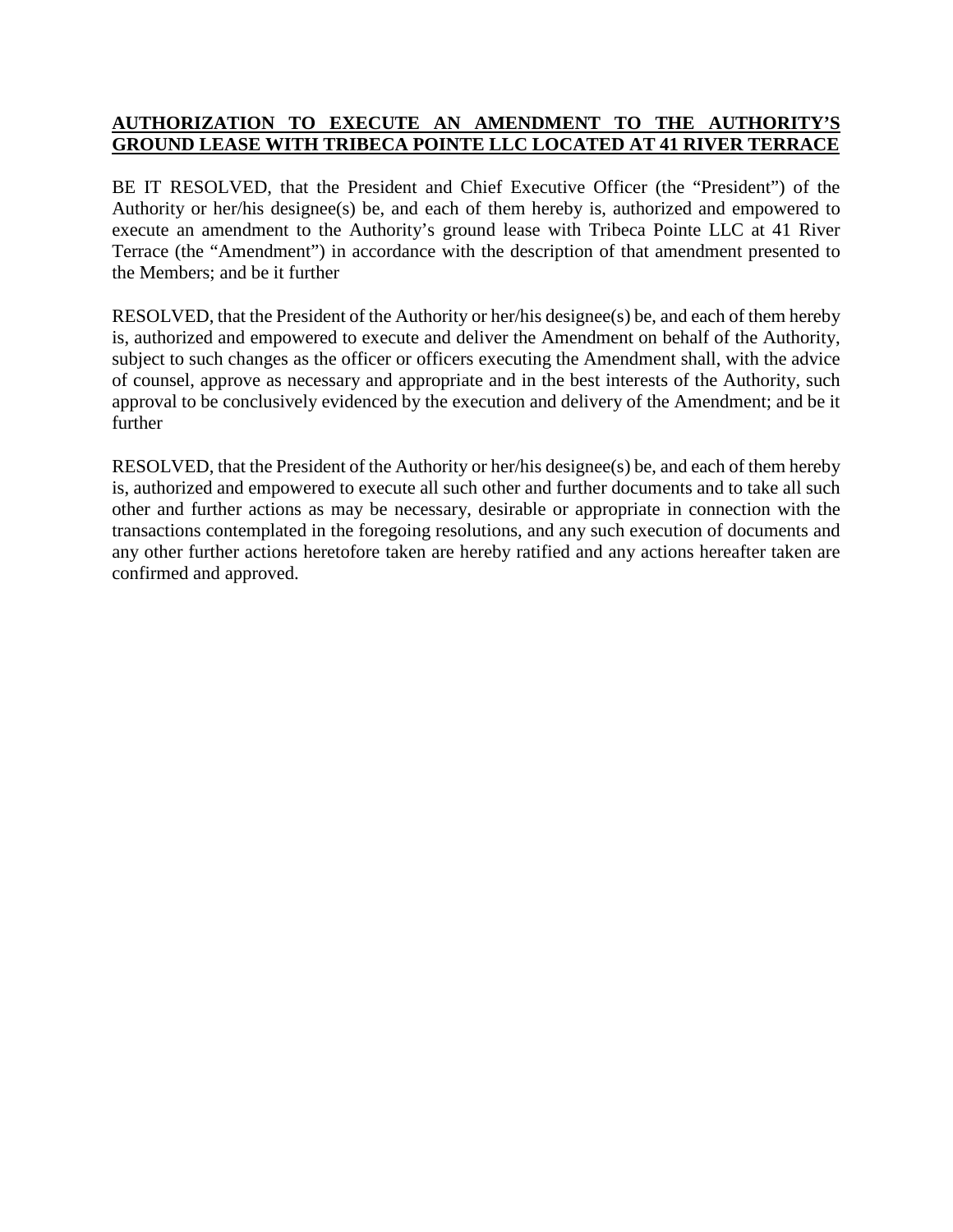## **AUTHORIZATION TO ENTER INTO AN AGREEMENT WITH NEUMERIC TECHNOLOGIES CORPORATION FOR ONLINE DEFICIENCY SYSTEM WEB APPLICATION SUPPORT SERVICES**

BE IT RESOLVED that in accordance with the materials presented to this meeting, the President and Chief Executive Officer of the Hugh L. Carey Battery Park City Authority (the "President") or her/his designee(s) be, and each of them hereby is, authorized and empowered to enter into an agreement with Neumeric Technologies Corporation to provide online deficiency system web application support services for a term of three (3) years for a not-to-exceed contract total of \$60,000.00, and be it further

RESOLVED, that the President or her/his designee(s) be, and each of them hereby is, authorized and empowered to execute and deliver the contract on behalf of the Hugh L. Carey Battery Park City Authority, subject to such changes as the officer or officers shall, with the advice of counsel, approve as necessary and appropriate and in the best interests of the Authority, such approval to be conclusively evidenced by the execution and delivery of the contract; and be it further

RESOLVED, that the President or her/his designee(s) be, and each of them hereby is, authorized and empowered to execute all such other and further documents and to take all such other and further actions as may be necessary, desirable or appropriate in connection with the transactions contemplated in the foregoing resolutions, and any such execution of documents and any other further actions heretofore taken are hereby ratified and any actions hereafter taken are confirmed and approved.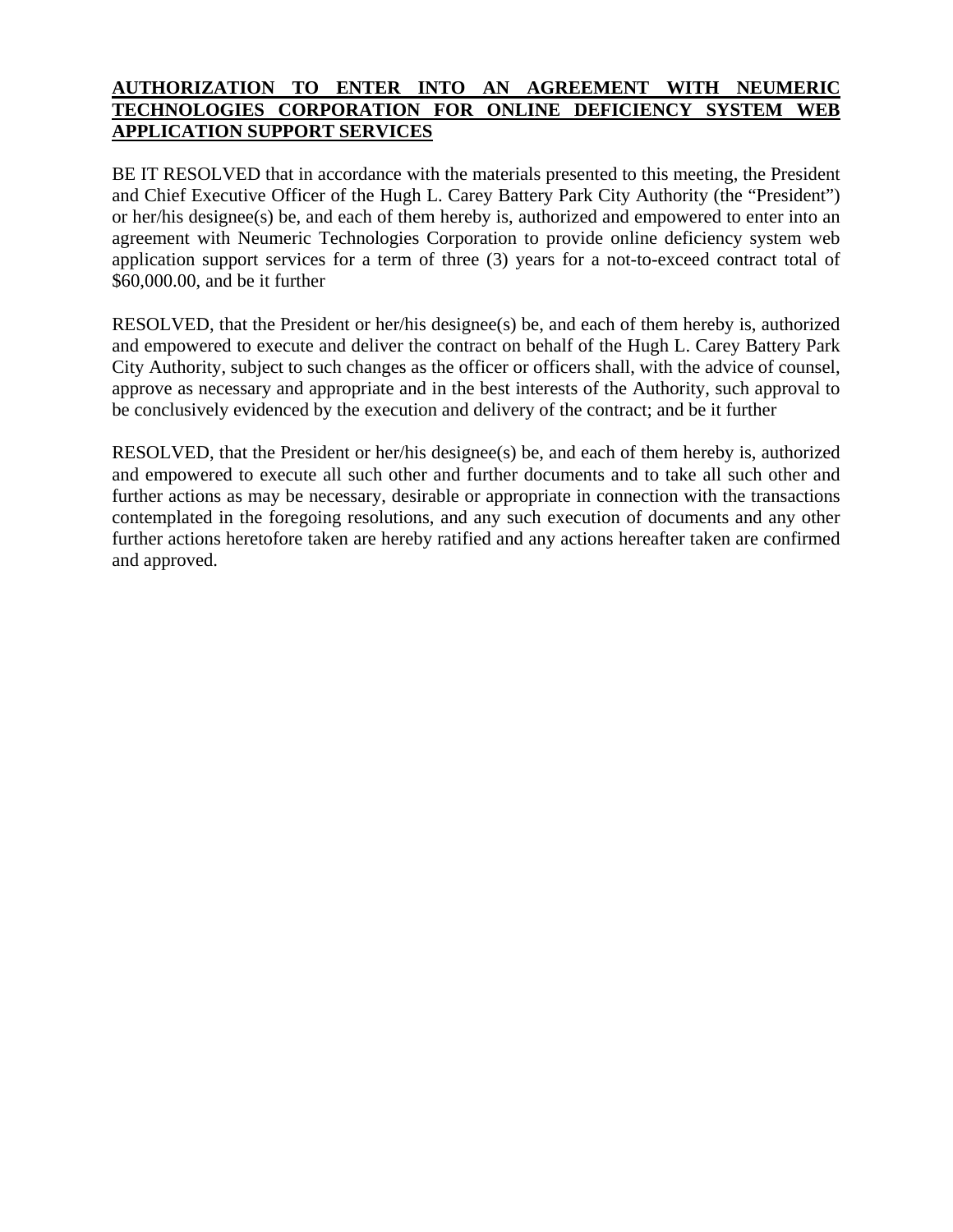# **AUTHORIZATION OF USE OF RESERVE FUND FOR CAPITAL EXPENDITURES**

BE IT RESOLVED, that the use of up to \$10 million of the operating contingency reserve fund as a funding source for approved capital expenditures for fiscal year 2022 is hereby approved.